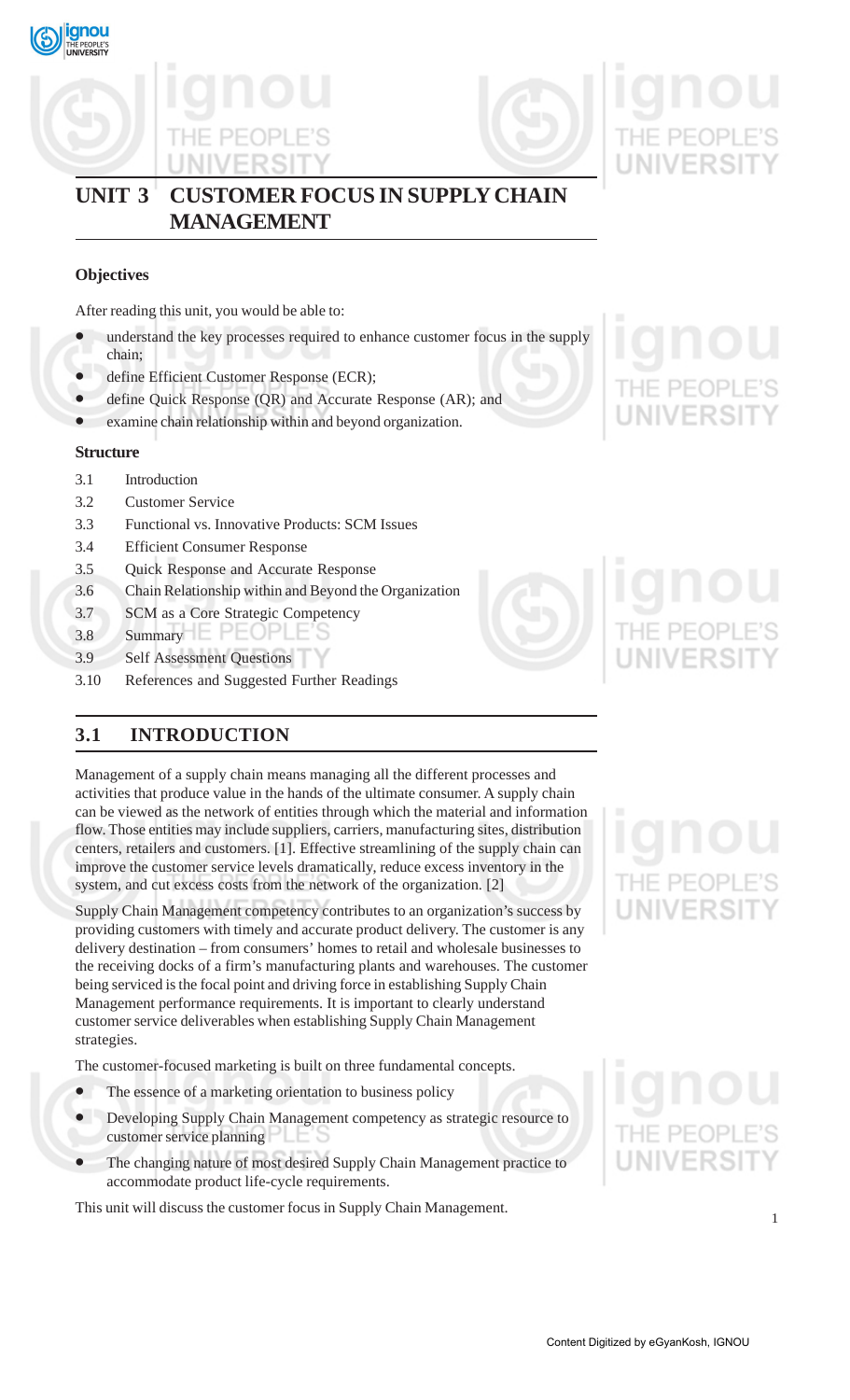



**Logistics and SCM : An**

## **Overview 3.2 CUSTOMER SERVICE**

A customer-focused strategy needs to accomodate and develop a combination of products and services that satisfies customers. One of the key factors for successful marketing is the availability of products and services to the customers, when and where desired by them.

Basic customer service is defined in terms of availability, performance and reliability.

• **Availability** is the capacity to offer inventory when demanded by a customer.

— Normally this is achieved by stocking adequate inventory in anticipation of demand from customers.

— Inventory stocking plans take into consideration forecasted demand, sales popularity, importance of a product in the product line, profitability and the value of the merchandise.

- Safety stock is kept to take care of demand forecast error and any unanticipated operational or delivery problems. The availability depends on three performance measures: stock out frequency, fill rate and orders shipped.
- **Operational Performance** can be measured in terms of speed, consistency, flexibility and malfunction/recovery.

Speed is the time taken for executing an order. With the level of development in information, communication and transportation technology, systems, the lead-time will continue to be shorter.

- Consistency is reflected by execution of large number of orders in expected delivery time.
- Organization's ability to respond to unexpected situation or request for unique customer service shows the flexibility.
- Preventing malfunction and having contingency plans for prompt recovery can add value to customer service programme.
- **Reliability** is one of the most important dimensions of customer service quality. Customers' confidence can be built by providing advanced accurate information on the status of their orders, rather than giving surprises.

A customer-focused firm will do well to state the level of basic service commitment in terms of availability, operational performance and reliability to all customers.

The common interpretations for customer service are easy to do business with and sensitive to customer needs. LaLonde and Zinszer suggested three dimensions of customer service [5]:

- i) As an activity that can be managed.
- ii) In terms of performance levels can be accurately measured
- iii) As a philosophy of management showing the importance of customer focused marketing

They defined: " Customer service is a process for providing significant value-added benefits to the supply chain in a cost effective way." Excellent customer service performance is likely to add value for members of the supply chain. A customer service programme needs to be evaluated of its performance through measures like goal attainment and relevancy.

A primary reason for SCM becoming an important managerial issue in the nineties stems from increased national and international competition. Customers have multiple sources from which to choose to satisfy demand; locating product throughout the



2



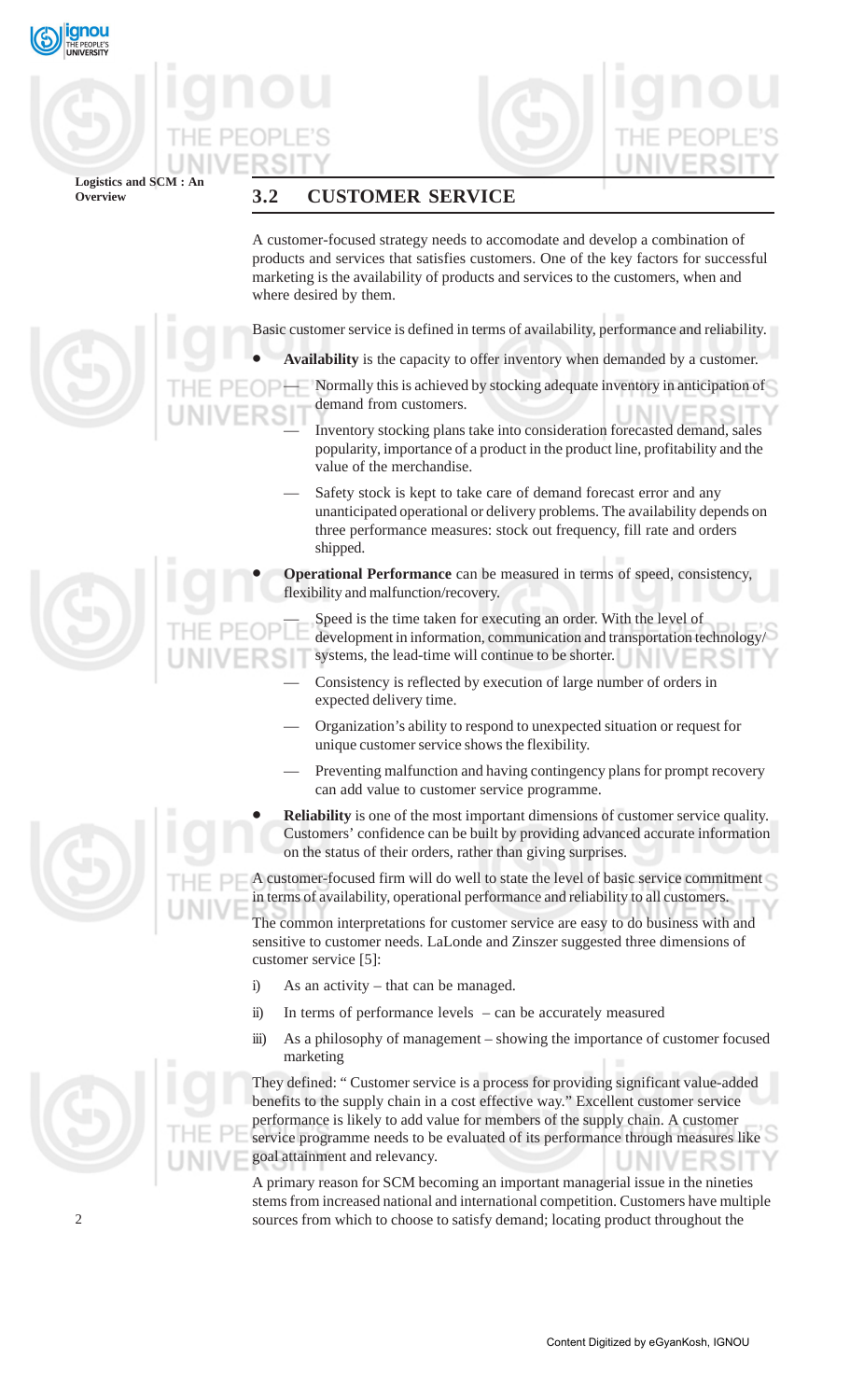



distribution channel for maximum customer accessibility at a minimum cost becomes crucial. The dynamic nature of the market place makes holding inventory a risky and potentially unprofitable business. Customer's buying habits are constantly changing and competitors are continually adding and deleting products. Demand changes only make it almost sure that the company will have the wrong inventory.

## **3.3 FUNCTIONAL VS. INNOVATIVE PRODUCTS: SCM ISSUES**

Marshall L. Fisher observed [4] that in some cases, costs have risen to unprecedented levels because of adversarial relations between SC partners as well as dysfunctional industry practices such as an over reliance on price promotions. A framework was devised for deciding which SC is the best for a particular company's situation. Products can be classified into two categories, either primarily functional or primarily innovative based on their demand patterns. It helps a manager to understand the nature of demand for their products and devise the SC that can best satisfy that demand. The root cause of the problems faced by many SCs is a mismatch between the type of product and the type of SC.

Functional products are the staples, which satisfy basic needs, don't change much over time, have stable, predictable demand, long life cycles and available at a wide range of retail outlets/grocery stores. Their stability invites competition and leads to lower profit margins. (See Table 3.1)

Fashion apparel and personal computer manufacturers introduce innovations to avoid low margins and to give customers reason to buy their products. But, the demands for these products are unpredictable, life cycle is short and profit margin is high. They also require a fundamentally different SC than functional products. (See Table 3.2)

SC performs two distinct types of functions: a physical function and a market mediation function. Physical function includes converting raw materials into parts, components and finished goods, and transporting all of them from one point to the next in the SC. Market mediation function is less visible but equally important and ensures matching of offerings with customer's preferences.

Each of these two functions incurs physical costs (costs of production, transportation, inventory storage) and market mediation costs arising out of marked down or lost sales opportunities and dissatisfied customers.

| Table 3.1: Functional Versus Innovative Products: Differences in Demand |  |  |
|-------------------------------------------------------------------------|--|--|

|                                                                                | <b>Functional</b><br>(Predictable Demand)                   | <b>Innovative</b><br>(Unpredictable Demand)       |
|--------------------------------------------------------------------------------|-------------------------------------------------------------|---------------------------------------------------|
| Aspects of Demand                                                              |                                                             |                                                   |
| Product Life Cycle                                                             | More than 2 years                                           | 3 months to 1 year                                |
| Contribution margin                                                            | 5% to 20%                                                   | 20% to 60%                                        |
| <b>Product Variety</b>                                                         | Low $(10 \text{ to } 20 \text{ variants})$<br>per category) | High (often millions of<br>variants per category) |
| Average margin of error in the forecast<br>at the time production is committed | 10%                                                         | 40\% to 100\%                                     |
| Average stock out rate                                                         | 1% to 2%                                                    | 10% to 40%                                        |
| Average forced end of season markdown<br>as percentage of full price           | $0\%$                                                       | 10\% to 25\%                                      |
| Lead time required for made-to-order<br>products                               | 6 months to 1 year                                          | 1 day to 2 weeks                                  |

## **Customer Focus in Supply Chain Management**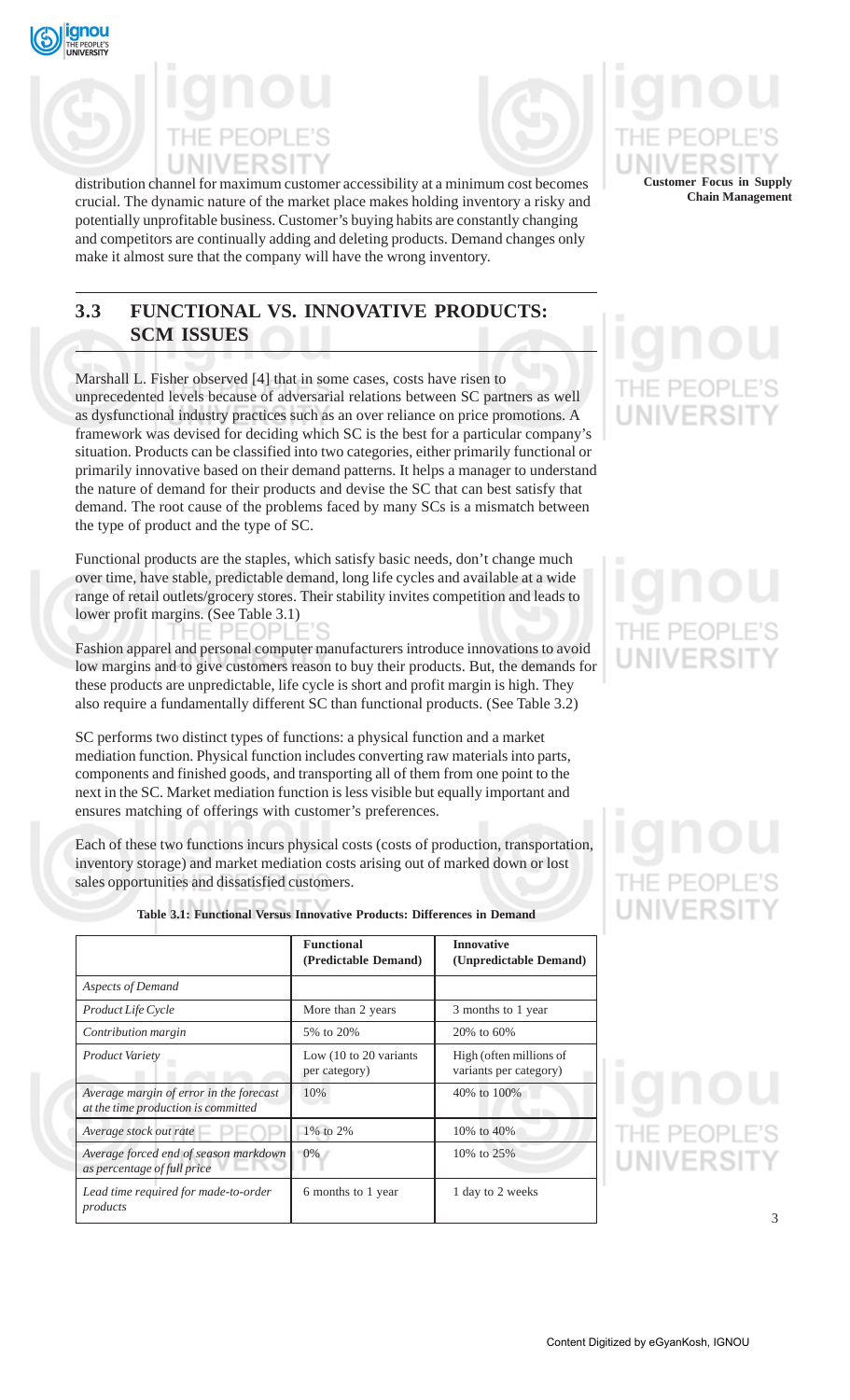

### Logistics and SCM : **Overview**

### **Table 3.2: Physically Efficient Versus Market-Responsive Supply Chains**

|                                | <b>Physically Efficient Process</b>                                     | <b>Market-Responsive Process</b>                                                                                             |  |
|--------------------------------|-------------------------------------------------------------------------|------------------------------------------------------------------------------------------------------------------------------|--|
| <b>Primary Purpose</b>         | Supply predictable demand<br>efficiently at the lowest<br>possible cost | Respond quickly to<br>unpredictable demand in order<br>to minimize stock outs, forced<br>markdowns and obsolete<br>inventory |  |
| Manufacturing focus            | Maintain high average<br>utilization rate                               | Deploy excess buffer capacity                                                                                                |  |
| <b>Inventory Strategy</b>      | Generate high turns and<br>minimize inventory<br>throughout the chain   | Deploy significant buffer<br>stocks of parts or finished<br>goods                                                            |  |
| Lead-time focus                | Shorten lead time as long as<br>it doesn't increase cost                | Invest aggressively in ways to<br>reduce lead time                                                                           |  |
| Approach to choosing suppliers | Select primarily for cost<br>and quality                                | Select primarily for speed,<br>flexibility, and quality                                                                      |  |
| <b>Product Design Strategy</b> | Maximize performance and<br>minimize cost                               | Use modular design in order to<br>postpone product<br>differentiation for as long as<br>possible                             |  |

A global brand can be greatly benefited by having gathered knowledge of customers and their choices, through channel partners; and can create global products, which may need to be adapted as per local preferences.

## **Activity 1**

Define Customer Service for two organizations– one offering a product (Colour Television) and another one offering a service (Personal Banking). What are the targets you will set for these organizations for achieving a high image on customer service and evaluating the performance level?

.............................................................................................................................





Since 1980s, many organizations have been going through, the job of reengineering their business process and it involved revisiting their supply chain. One Efficient Consumer Response study estimated that 42 days could be removed from the typical grocery supply chain, freeing up \$30 bn in current costs and reducing inventory by 41% in USA. A study by A.T.Kearney estimated that supply chain costs represent more than 80% of the cost structure in a typical manufacturing company. For retailers, this figure is 70 to 80 %. These numbers indicate that even slight improvements in the process can translate into millions of dollars on the bottom line.



Some of the critical success drivers to achieve improvements have been suggested and these are:

Well-defined processes with well-defined guidelines for decision making;

Removal of the organizational and functional barriers;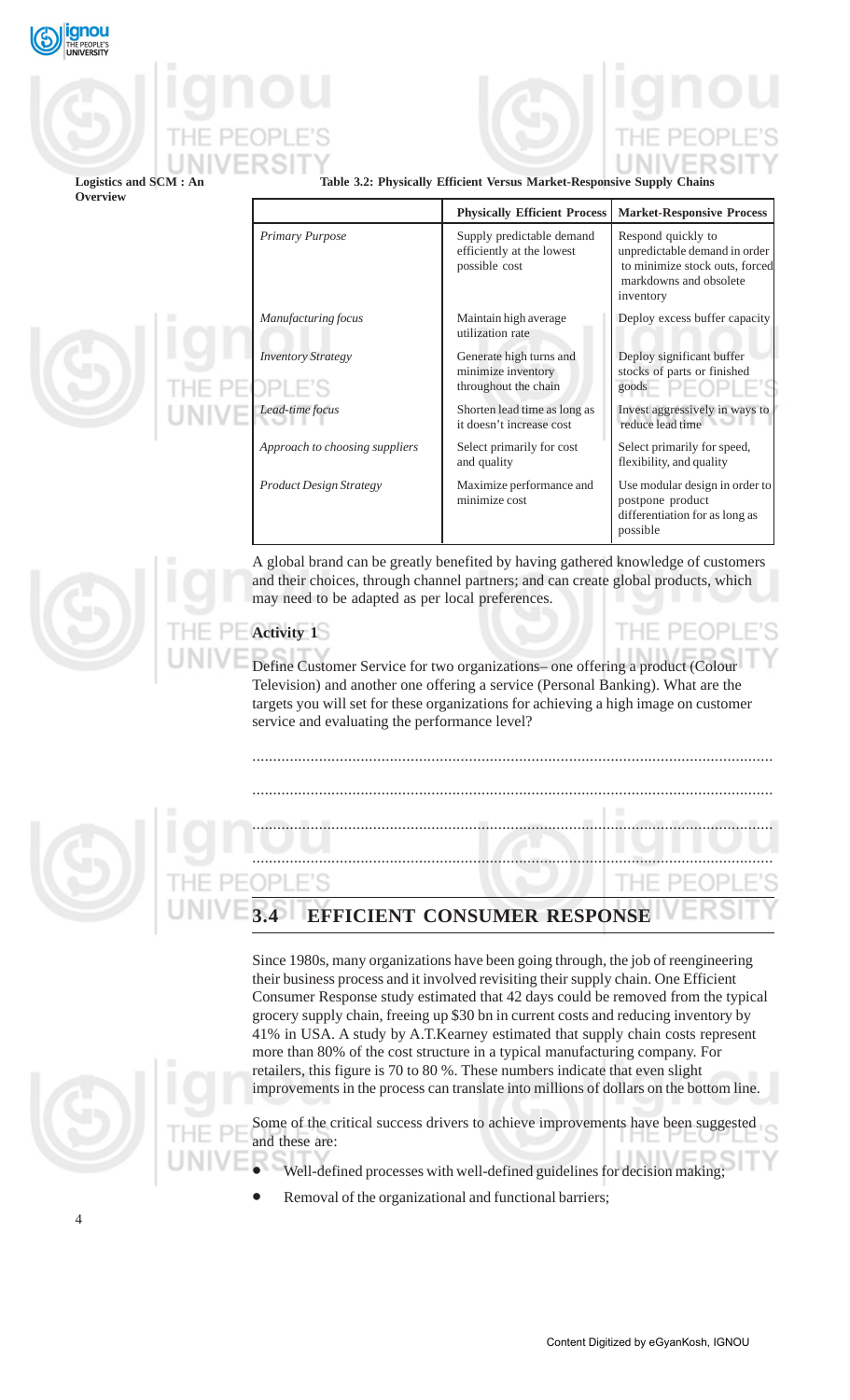

- Early visibility to changes in demand all along the supply chain;
- A single set of plans that drives the supply chain operations and integrates information across the supply chain.

Some of the learning from case studies on SCM

a) *ABC Foods Company*:

gnou

Materials common across businesses are purchased centrally to take advantage of economies of scale, other items exclusive to a given business unit are purchased by the unit,

Supply strategy includes four key practices:

- i) Consolidation of the supplier base,
- ii) Development of supplier partnership,
- iii) Penetration into supplier performance,
- iv) Commitment to Quality.
- Manufacturing plants are strategically located throughout the US, based on supplier or customer base,
- Distribution network includes facilities strategically located based on customer demographics, as well as transportation efficiencies. Some of these facilities are self owned and third parties operate others.
- Main focus in distribution was to establish customer partnerships, which was based on ECR concepts including continuous replenishment.

The ECR includes the following strategies:

- 1) Widespread implementation of EDI (Electronic Data Interchange), up and down the supply chain; both between Supplier and Manufacturer, Manufacturer and Distributor, Distributor and Customer.
- 2) Greater use of POS (Point of Sales) data obtained by greater and more accurate use of bar coding.
- 3) Co-operative Relationship between Manufacturer, Distributor, Suppliers, and customers.
- 4) Continuous Replenishment of inventory and flow through distribution. (Like JIT (Just-in-time), Cross Docking)
- 5) Improved Product Management and Promotions.
- 6) Could be the best source of Competitive Advantage.

One of the most beneficial aspects from ECR could be building relationship with the Customers:

- Customer satisfaction improves, as customer gets what he wants
- Capturing database of customer through a smart card device and link it to his purchase patterns in terms of item, quantity, size and time-offering volume or value bases incentive scheme.
- Make use of such database to forecast future demand and thereby achieving better customer service and less stock out situations.
- Inform customers of new arrivals through direct mailers.

**Customer Focus in Supply Chain Management**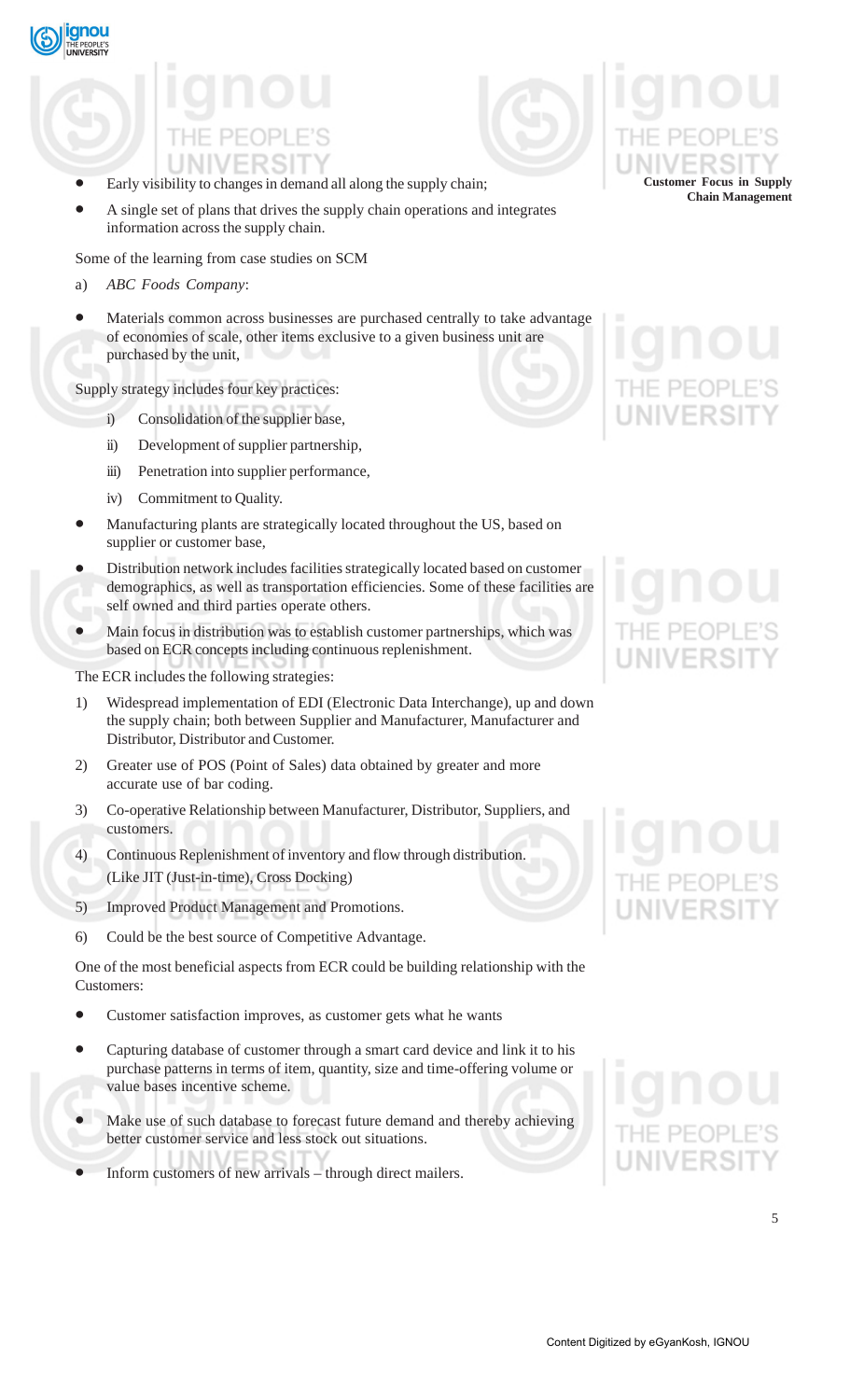

THE PEOP

Logistics and SCM : **Overview**

Since the ECR is a strategic option for an organization, we first need to understand what factors have driven a firm to re-look at their current strategy and what are the options an organization has to respond to such factors, keeping in mind past performance and internal capabilities and resources.

Once a strategic option has been chosen after evaluating possible alternatives, firm is required to go through the process of implementation, which includes structure and systems, people, skills, values and culture, resources and leadership.

The Efficient Consumer Response concept popularly known as ECR is a strategic choice for many organizations to survive/grow in the current business environment, which is driven by competition, speed, technology, customer satisfaction and ever changing customer preferences. ECR provides a competitive advantage to differentiate from other players.

ECR movement, which followed another movement called Quick Response in textile/ apparel industry, initially started in grocery industry to respond to the following customer service expectations, most efficiently and effectively.

- They get what they want, when they want it, and as much quantity as they need.
- They get it at the most competitive price
- They achieve satisfaction or delight, through customer value addition.
- They feel good of having received attention.
- They feel happy being cared for.

JNIVERSI They enjoy being listened to and being served quickly.

In order to fulfill these expectations organizations will be required to re-orient and review the areas like structure and systems; people, skills, values and culture; resources and leadership.

## **Structure and Systems**

ECR has a long-term impact on the effectiveness of the value delivery system to the customers, by way of a collaborative relationship between manufacturers, wholesalers, retailers, brokers, and transporters through application of advancement in Information and Communication Technologies (ICT). Therefore, the structural changes may be necessary to enhance and focus on proper co-ordination and collaboration among channel partners. Many organizations have switched over from product focus to customer focus.

Application of technology for data capturing and processing to help quick and accurate decision-making is a must. EDI and Bar Coding technology can only enable transfer of POS data to the channel partners and avoid losses due to over/under stocking of products throughout the channel. Through integrated EDI; purchase order, delivery order, Invoice, Shipping bill, Stock Information, Truck Movement Information can be exchanged between channel partners.



 Earlier firms used to produce goods as per their capacity and convenience to achieve economy of scale and profitability. Now the manufacturing plans are customer driven and there is major dependence on POS data at SKU level (stock keeping unit) for forecasting, in many organizations. New product introduction system will be required to draw major inputs from customer feedback or customer survey. It has to be done at a faster speed than the competitors and frequency has to be improved due to shortening of PLC. Even an innovation can't assure a very long-term stay and benefits. Moreover, failure rates are also to be reduced.



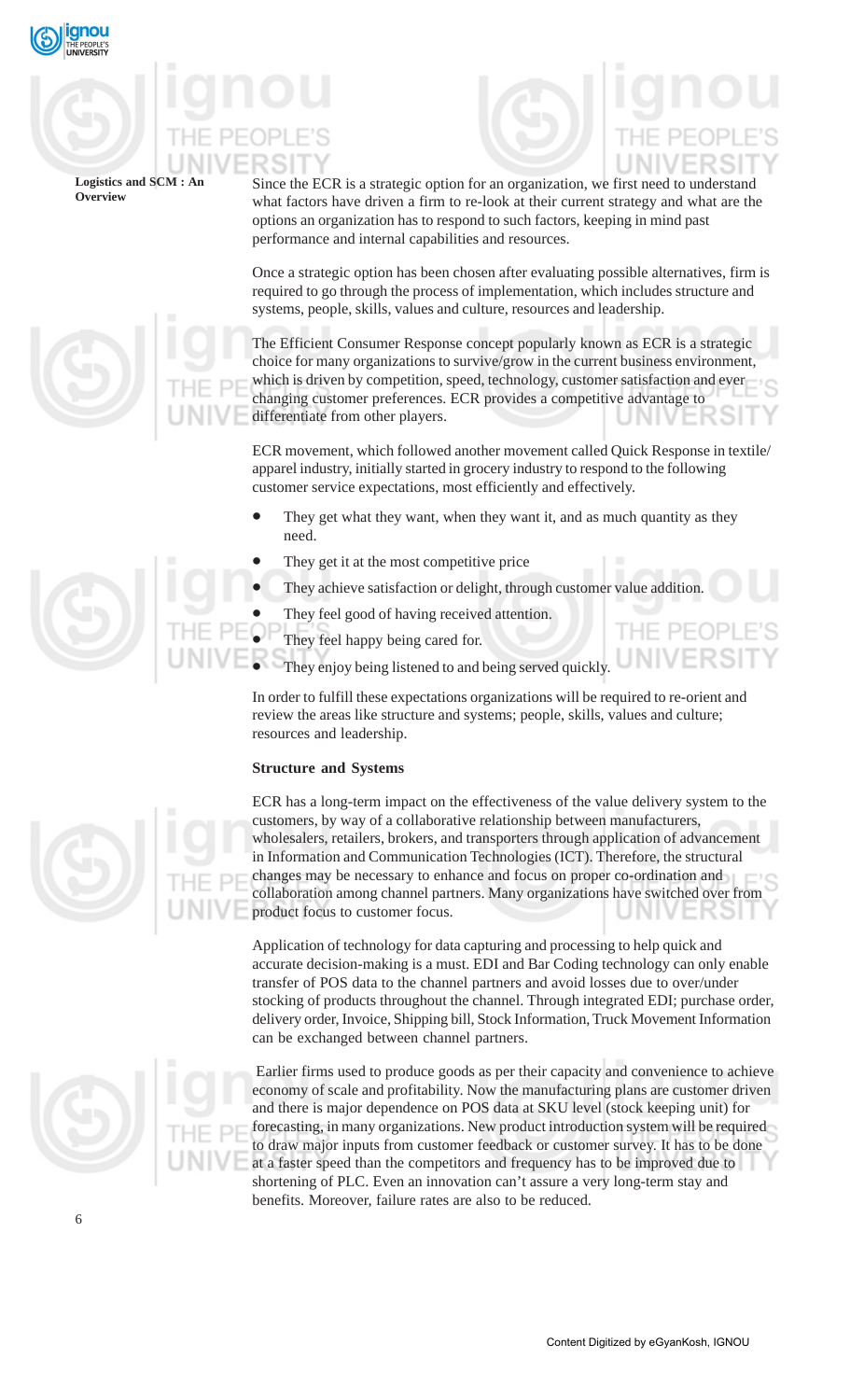



Another important system change necessary for more meaningful decisions, is to introduce Activity Based Costing (ABC) instead of using full cost allocation systems. The Internet revolution will create a new dimension in achieving ECR. Channel partners can share data through common sites and consolidate/ process the same, for useful decision making and information sharing, in a most cost effective way.

## **People, Skill, Values and Culture**

Based on the current status of the organization in terms of availability of human resources and skills, the firm has to review the needs for training of existing resources and acquiring required skill through recruitment. In case of adoption of advance technologies, one has to review its imperative for the organization to acquire new skills.

As this new concept thrives on efficiency, speed, responsiveness and the customer satisfaction, the values and culture of the organization have to make necessary adjustment and proper realignment to meet the new challenges.

Category Management requiring cross-functional skills to decide on product-mix, assortments (flavor, pack size, colour etc), co-ordination with manufacturing, purchases, shipping/transportation, accounts, contribution/profitability analysis, new product development, customer service etc, will require new skills.

## **Resources**

Major investment will be necessary to acquire the new advanced technologies and the necessary skills required to operate it. Integrated Supply Chain Network demands adoption of similar relevant technologies by the channel partners. In a situation when some of these Channel Partners are not able to arrange for the resources, the manufacturer/marketer may be required to find financial resources with an objective to achieve total Supply Chain efficiency.

It is very important to note that each partner and the links in the value delivery chain must perform efficiently and continuously strive for further improvement. Even one inefficient link can result in sub optimal performance for the total chain.

There may be a serious need to improve transportation facility to improve on "Speed to Market" advantage. This can be done through owning additional trucks or by outsourcing.

### **Leadership** THE PEOPLE'S

In order to adopt ECR concept as a differentiator, sound leadership can play a very important role. To drive the organization and channel partners through the change process may not be an easy task. Therefore, success of implementation will depend on the leadership qualities.

The leadership has to ensure executive support, commitment to change and empowerment, which are the key areas for successful ECR implementation. For example, wherever cross docking will be possible the tasks of and need for a distribution center will be minimum or nil. This may call for some unpleasant decisions from the leadership.

Strategic Alliances can facilitate new product development/introduction and market access or ensuring timely delivery and is coming off age now. Rediff.com has created such alliances with the partners like product/service suppliers, transporters/couriers and payment facilitators to be successful in their e-commerce venture.

## **Customer Focus in Supply Chain Management**

# **JNIVERSI**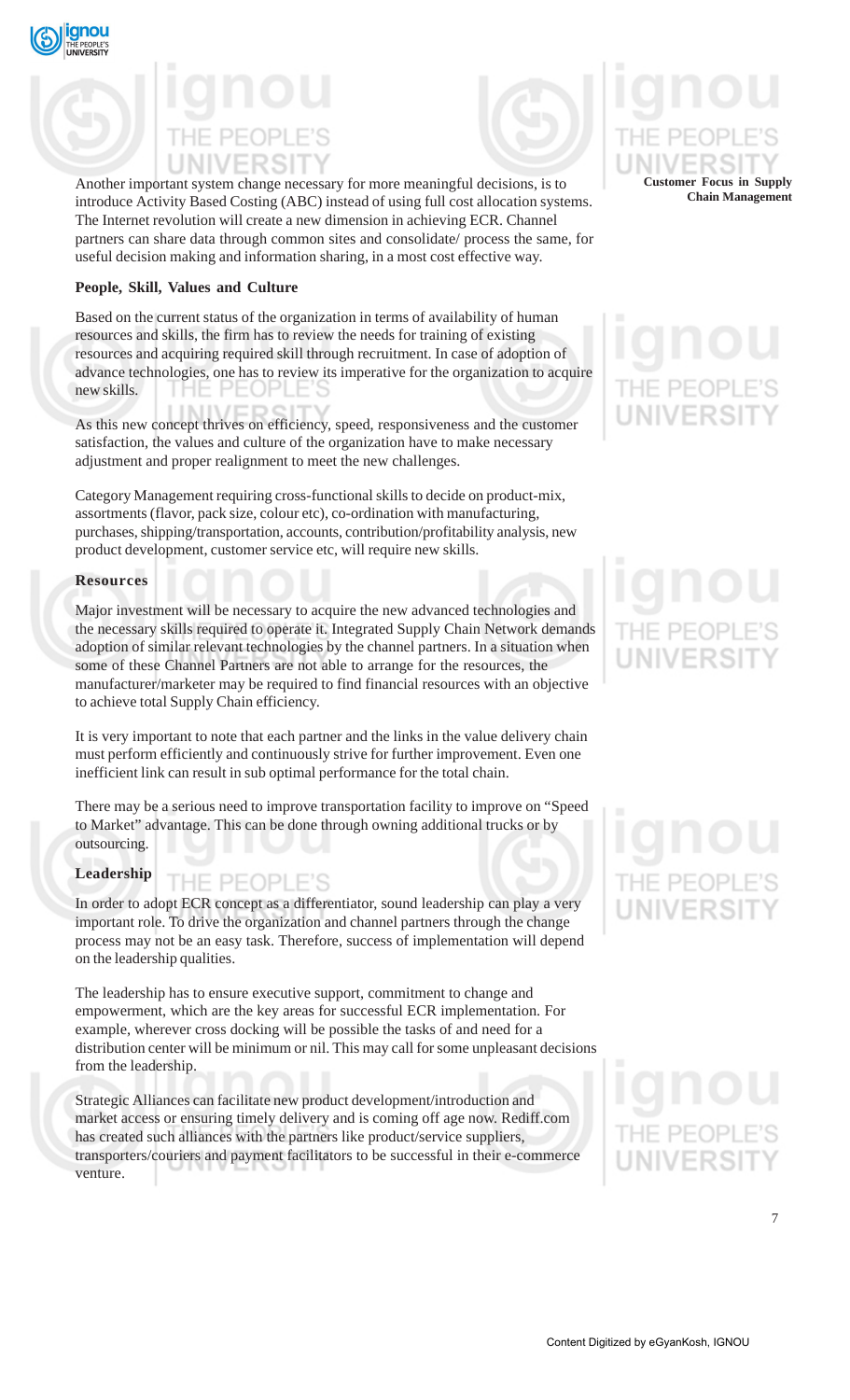





**Overview**

What are the learning inputs you could get from the example of ABC Foods Company for implementation of ECR?

## **3.5 QUICK RESPONSE AND ACCURATE RESPONSE**

.............................................................................................................................

.............................................................................................................................

.............................................................................................................................

.............................................................................................................................

*Quick Response* is a retail sector strategy, which combines a number of tactics to improve inventory management and efficiency, while speeding inventory flows. Most QRs are between manufacturers and retailers only. When fully implemented, QR applies JIT principles through the entire supply chain, from raw material suppliers through ultimate customer demand.

Customer's sales are tracked immediately using EDI with bar code technology. It allows manufacturer to notify raw material suppliers and schedule production and deliveries as required to meet replenishment needs. This allows inventory reduction, speeding response times, lowering number of out of stock products, reducing handling and obsolescence. QR was first implemented in Textile & Apparel industry and an adaptation called ECR was implemented in grocery industry.

In order to fully understand the role of supply chain management in an industry it is necessary to study in depth the complexity of the supply chains for specific product groups, number of constituents in each level of the chain, the impact of constituents' performance in the value delivery system in general and to their customers of the chain in particular, their awareness of this impact and which are the areas that need performance improvement for overall efficiency and effectiveness of the value delivery system.

With the application of advanced Communications and Information Technology in the system, now each of the constituents would be able to serve its customer better and improve the value delivery process. The partners in the chain must understand what kind of support need to be provided to each other to ensure overall cost and value optimization of the system.

### **Some learning experience from case studies**

### a) *Apparel Manufacturer*

- The company sells lower priced brands to discount stores and upscale line to department stores. It has 20000 SKUs and sold through 6000 different accounts.
- Their efforts were on reducing costs within their exiting SC instead of producing overseas and utilizing time as a speed -to-market advantage.

• Apparel manufacturing is done at 2 units in US and another one offshore. All products are finished at one site and then shipped to two distribution centers.

• Implemented flow replenishment along with EDI connections with several major customers. It replenished inventory at the retailer without a purchase order from the retailer. Products are replenished daily or in economical batches, based on POS transactions transferred from the retailer on a daily or weekly basis,



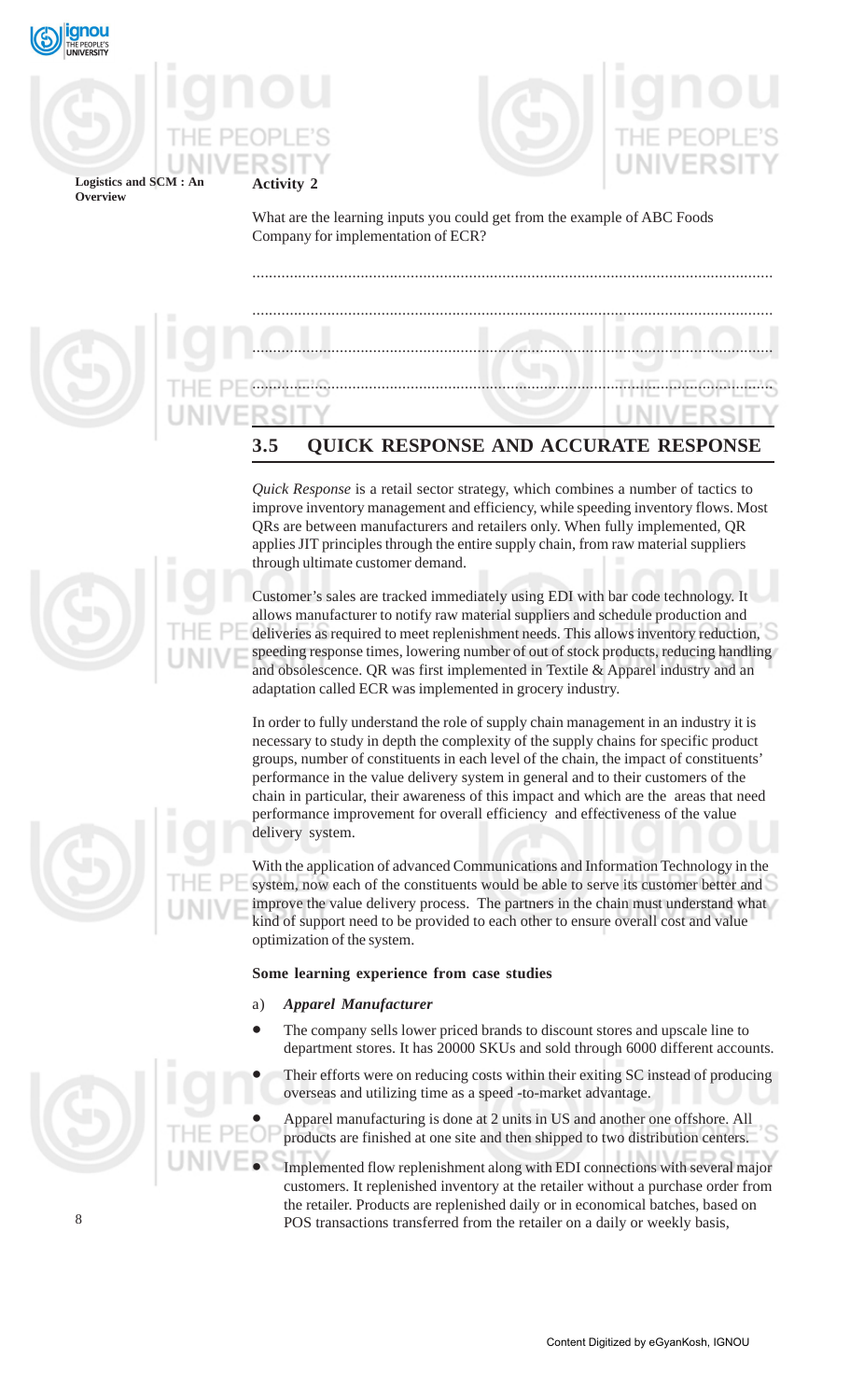

qnou



## b) *Electronico – An Electronics Company*

One division produced corporate computer networks and secondary storage for desktop computers. With ever-changing electronics trends, products are short lived and often engineered to order.

- SC is a global network that delivers products and services from the supply base to the end customer through an engineered flow of information and material.
- SC comprises of: mining concerns, component manufacturers, assemblers, distributors, resellers/integrators, retail, end users, return depots and recycling Partners. HE PEOPLE'S
- Information is communicated across nodes using various methods to assure delivery of marketing programs. An engineering change order initiates an implementation process, which involves all departments affected by it. Information and communication must flow within predetermined normal response times and these are critical in maintaining strong vendor relationship and assuring delivery of programs within marketing requirements.

The uncertain market reaction to innovation increases the risk of shortage and excess supplies. High profit margins and the importance of early sales to capture market share for new products, increase the cost of shortages. At the same time short life cycle increases the risk of obsolescence and thus costs of excess supplies. So, most important is to read early sales indication or other market signals and to react promptly. Crucial flow of information occurs not only within the chain but also from the marketplace to the SC. The critical decisions about inventory and capacity are as to where in the SC to position inventory and available production capacity in order to hedge against uncertain demand. Suppliers should be chosen for their speed and flexibility, not for their cost alone.

A leading Japanese apparel manufacturer produces its basic styles in low cost Chinese plants keeping production of high fashion styles in Japan, where the advantage of being able to respond quickly to emerging fashion trends more than offsets the disadvantage of high labour costs.

A lean, efficient distribution channel is exactly right for functional cars, but totally inappropriate for innovative cars, which require inventory buffers to absorb uncertainty in demand. The most efficient place to put buffers is in parts, but doing so directly contradicts the just-in-time system that automakers vigorously adopted.

## **Mass Customization**

National bicycle's success of a responsive supply chain was part of new movement called mass customization – building ability to customize a large volume of products and deliver at close to mass-production prices.

## **Accurate Response System**

Sport Obermeyer, manufacturer of fashion skiwear, adopted a blending of three strategies of reducing, avoiding and hedging against uncertainty [4].

- To reduce uncertainty, company solicited early orders from 25 largest retailers. This enabled them to forecast national demand with a margin of error of just 10%.
- Once employees were told of the benefits of shaving off each day in lead time by way of saving the cost of air-shipment, they found many ways to shorten the lead time.

## **Customer Focus in Supply Chain Management**

# **UNIVERSI**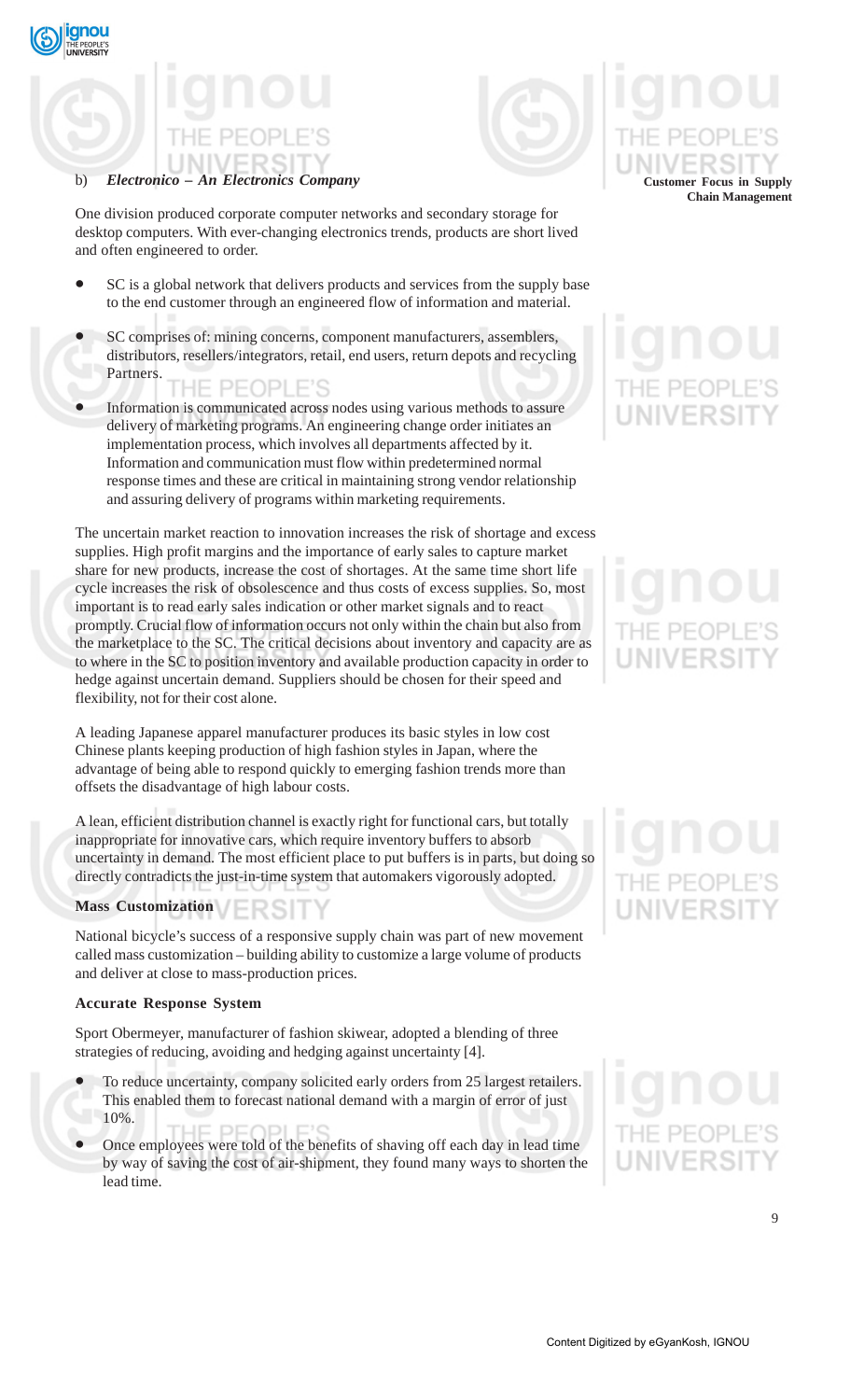

### **Logistics and SCM: Overview**

• Company asked six members of a committee to forecast for all products and selected those styles when all six individual forecast agreed. Using this average forecast as well as data on the cost over and under production, it developed a model for hedging against the risk of both problems. The model worked out the quantity of each style to make in the early production season (which begins a year before the retail season) and how much to make in February, after early orders are received. This approach, called "accurate response", has cut the cost of both over and under production in half – enough to increase profits by 60%. It also resulted in 99% product availability.

The "accurate response" system distinguishes those products for which demand is relatively predictable from those for which demand is relatively unpredictable, using blend of historical data and expert judgment.

The relatively predictable category should be made furthest in advance in order to reserve more manufacturing capacity for making unpredictable products closer to the selling season. This enables companies to make smaller quantity in advance, see how well is the response for different items early in the selling period and then based on that information, decide which products to make more of.[6].

Unpredictable demand and short-lived products are the hallmarks of the world market for apparel. Demand for fashion apparel, being a function more of taste than of objective consumer needs, long range forecasts tended to be highly inaccurate. Thus resulting shortages (stock outs) represent lost sales opportunities, surpluses represent lost revenues consequent to successive reductions (Markdowns), often to a point below the cost of production.

Due to growing demand uncertainty, retailers discontinued the practice of ordering large quantities of products in advance of the selling season and warehousing them until sold. Instead they ordered goods much closer to the selling season, in small initial quantities that could be replenished as the season progressed. Retailers essentially looked at indirect costs such as those associated with high inventory levels and long lead times.

This pushed the manufacturers to expand product variety, shorten order- fulfillment lead times and achieve higher order-fill rates. These trends drove the Quick Response movement.

## **The Quick Response Movement**

"Quick Response" was the term used by textile and apparel manufacturers and retailers to describe buyer-seller partnership relationship in which the buyer transmitted orders via EDI and the seller promised to fill orders quickly. Many other features, as listed below could be added to these two basic elements, depending on the preferences and capabilities of the partners.

- UPC code symbols attached to product by the manufacturer, and scanned at POS by the retailer
- Electronic Purchase Orders transmitted to vendor
- Vendor marking of retail prices on garments (Pre-retailing)
- POS data by store, transmitted to vendor
- Advance Shipping Notices received from vendor in advance of shipment

• Electronic Invoicing

• Electronic Funds Transfer

The quick response movement had grown with the objective of strengthening the competitive position of the domestic manufacturing industries in the "fiber-textileapparel" chain.



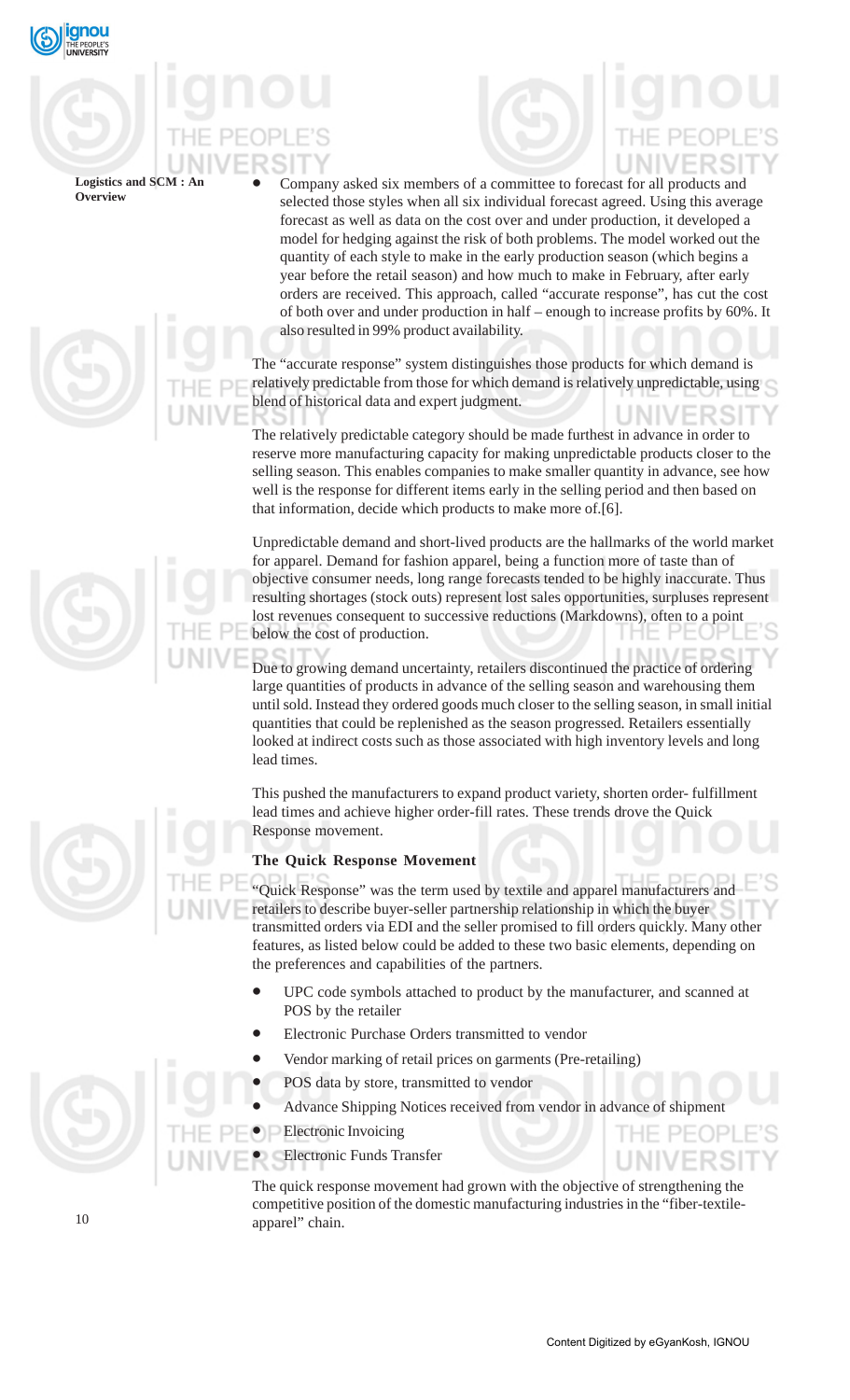



By April 1993 industry standards had been widely adopted by textile producers, apparel manufacturers, retailers, and transport companies. This enabled the retailers and suppliers to develop partnerships with the objective " to have the right quantities of the right goods in the right place at the right time"[8].

Operating on a Quick Response System apparel and textile retailing operations are tied up to the manufacturing operations, to provide the flexibility needed to quickly respond to shifting markets. The strategy consists of a combination of business practices and technology which are aimed at capitalizing on domestic manufacturers' strongest competitive advantage – proximity to the domestic markets – by providing more suitable and acceptable products, higher customer service levels, and shorter lead times than those offered by foreign competitors. QR is intended to reduce overall inventory levels, increase inventory turns and avoid forced markdowns as well as stock outs [9].

Under QR mode, retailers and apparel manufacturers eliminate much of the risk inherent in the current system. Forecast error is reduced by planning assortments much closer to the selling season, performing consumer preference tests, limited introductions to pre-test and fine-tune specific style, colour, size options. Inventory risk is reduced by producing smaller initial orders and re-ordering more frequently throughout the season based on actual sales data from the POS, which is collected at the full SKU level.

Although imported goods may cost the retailer much less initially, foreign manufacturers generally require long order lead times (often nine months or more) that may result in larger and more risky inventory investments and consequently more chances of forced markdowns and stock outs at the retail level.

Estimates of the average length of time it takes for a new style of garment to make its way through the traditional apparel pipeline, from fiber production to retail presentation of a finished piece range from 56 to 66 weeks, with garments in actual production only 6% to 17% of that time.

Most important element of QR strategy is an effective information pipeline, characterized by shared information and efficient information flows. Kurt Salmon Associates has outlined a two-step implementation procedure for achieving an effective QR system. The first step is to establish QR partnerships with customers and suppliers and implementing the VICS (Voluntary Inter-Industry Communication Standards)-endorsed standards of the following technologies: UPC product marking, EDI computer-to-computer communication of transactions and shipping container marking with bar codes to streamline distribution.

The second step aimed at developing real-time merchandising and short-cycle, flexible manufacturing, involves the use of point –of-sale data analysis to identify trends, CAD to make important product design decisions closer to the retail selling season, and flexible manufacturing technologies to allow the timely, economical production of small lot sizes.

Though it is contended that a quick response of 30 working days is achievable with currently available technologies, but typically it takes over four times as long, requiring 8days for placement of store order, 32 days for fabric sourcing and planning, 7 days for cutting, 20 days for sewing and a staggering 58 days for the goods to make onto the sales floor, for a total of 125 days [9].

**Impact of Technology**

Never has so much technology and brainpower been applied to improving supply chain performance. Point-of–Sale scanners allow companies to capture the

## **Customer Focus in Supply Chain Management**

# **JNIVERSI**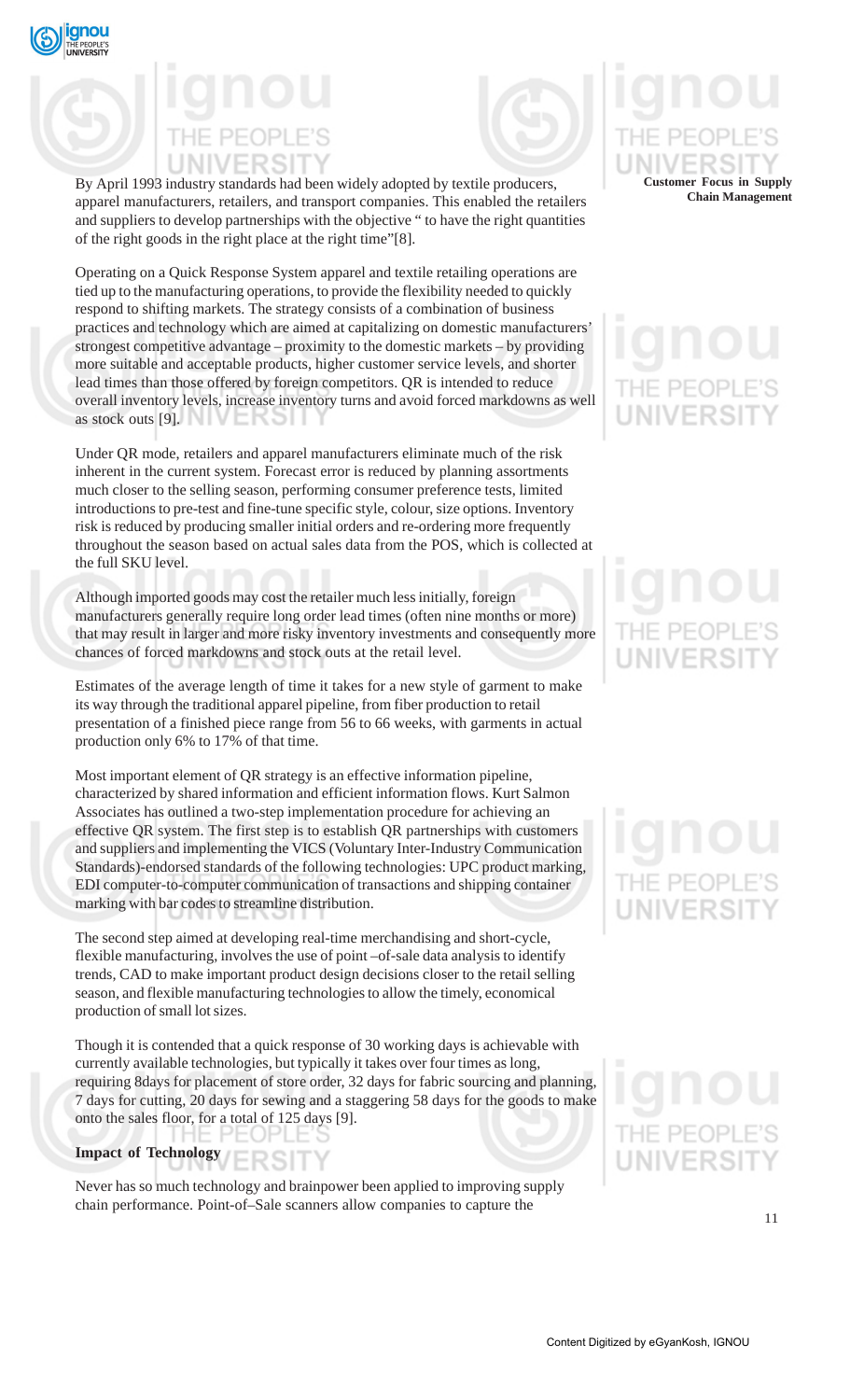

UNIVE

Logistics and SCM : **Overview**

Customer's voice. Electronic Data Interchange lets all stages of the supply chain hear that voice and react to it by flexible manufacturing, automated warehousing, and rapid logistics. And new concepts such as quick response, efficient consumer response, accurate response, mass customization, lean manufacturing, and agile manufacturing offer models for applying the new technology to improve performance [4].



## **3.6 CHAIN RELATIONSHIP – WITHIN AND BEYOND THE ORGANIZATION**

Organizations that work without functional barriers are likely to achieve coordination within the various components of the supply chain. This also necessitates the integration of data across the enterprise so that all planners in the SC share common information. It is important for organizations to have horizontal and vertical visibility into their SCs.

Advanced Manufacturing Research, a Boston-based consulting firm, developed a supply chain model, which emphasizes material and information flow between manufacturers and their trading partners [1].

The changes required by the management, are due to the following changes:

- Greater sharing of information between vendors and customers
- Horizontal business processes replacing vertical departmental functions
- Shift from mass production to customized products
	- Increased reliance on purchased materials and outside processing with a simultaneous reduction in the number of suppliers
	- Greater emphasis on organizational and process flexibility
	- Necessity to coordinate processes across many sites
	- Employee empowerment and the need for rules-based, real-time decision support systems
	- Competitive pressure to introduce new products more quickly.

Most product supply systems are out of balance with customer requirements. Each link in the product supply system should be individually capable of producing and delivering what customers order each day. The entire supply chain is only as capable as the weakest link in the system.

Having pursued cost cutting measures aggressively, many companies have reached the point of diminishing returns within their organization's own boundaries and believe that better coordination across corporate boundaries- with suppliers and distributors – presents the greatest opportunities. This has coincided with the emergence of electronic networks that facilitate closer coordination.

Uncertainty is inherent in innovative products and requires efforts to find how to cope with it by creating a responsive SC. A company can employ three coordinated strategies to manage uncertainty:

Striving to reduce uncertainty by finding sources of new data that can serve as leading indicators or by having different products share common components to the extent possible so that demand for components becomes more predictable.

• Avoid uncertainty by cutting lead times and increasing the SC's flexibility to produce to order or at least make it at a time closer to when demand materializes and can be accurately forecast.

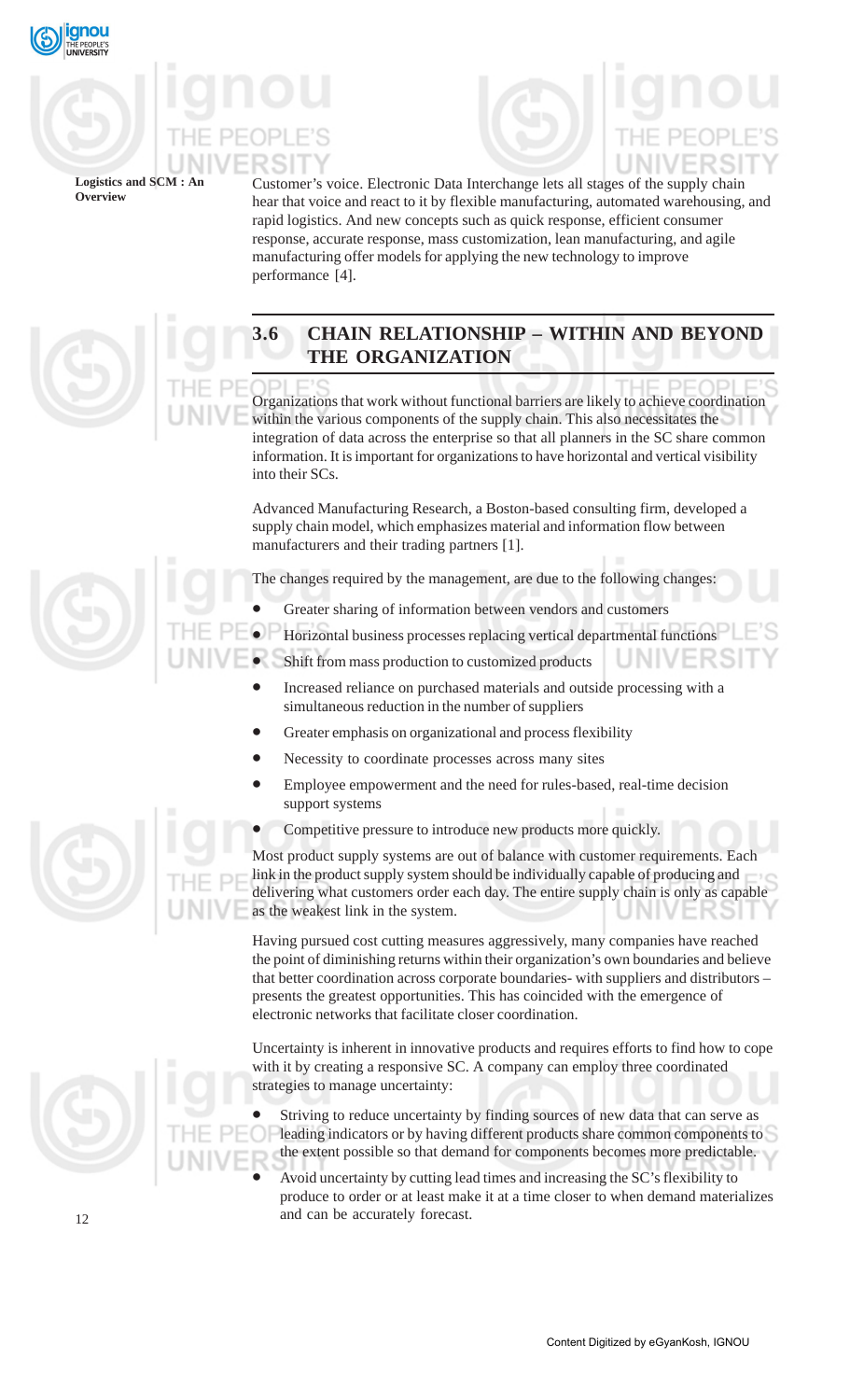



• Hedge against the remaining residual uncertainty with buffers of the inventory or excess capacity.

## **Dispersed Manufacturing – Dissected Value Chain- Management of Chain Relationship**

As companies focus on their core activities and outsource the rest, their success increasingly depends on their ability to control what happens in the value chain outside their own boundaries. In 1980s, the focus was on supplier partnership to improve cost and quality. In today's faster-paced markets, the focus has shifted to innovation, flexibility and speed [7].

Li & Fung is Hong Kong's largest export trading company and innovator in the development of SCM. On behalf of it's customers, mostly retailers of US and EU, they work with an ever expanding network of thousands of suppliers around the globe, sourcing clothing, toys, fashion accessories, luggage. It draws on Hon Kong's expertise in distribution-process technology – a host of information intensive service functions including product development, sourcing, financing, shipping, handling and logistics.

This group's one breakthrough was dispersed production and dissecting the value chain- Labour intensive middle portion is done in southern China and the front and back ends of the value chain in Hong Kong.

Instead of considering which country do the best job overall, they adopted an idea of doing it globally by way of pulling apart the value chain and optimizing each step. For an example when it received an order from a US buyer to produce 10000 pcs of garments, they might decide to buy the yarn from a Korean producer but get it woven and dyed in Taiwan. The buttons and zippers might come from Chinese plants. Then, because of quota and labour conditions, make the garments in Thailand. If buyer needs quick delivery, divide the orders to five factories in Thailand. Effectively it was customizing the value chain to best meet the customer's needs. Five weeks after the receipt of the order 10000 garments arrived on the shelves in US, all looked like coming from one factory, with colours and everything perfectly matched. This is a new type of value added, a truly global product. Though the level would show " Made in Thailand", but it's not a Thai product. The manufacturing process was dissected and looked for the best solution at each step. The benefits outweigh the costs of logistics and transportation [7].

Similarly, it may be observed that the main pillars of success for ECR are the Integration, Collaboration, Co-ordination, Trust, Openness, and Sharing of information as well as benefits among all the channel partners, supported by advanced Information & Communication Technologies.

Forming close, ongoing relationships even with the carriers or logistic service providers can help to have distinctive competitive advantage in speed to customer, reliability, availability or other customer service factors.

The efficiency and effectiveness of customer service is possible through dedicated and motivated channel partners, which partly comes through a well-maintained relationship at each level. Suppliers, Distributors and Retailers need to trust each other to establish long-term relationships and provide optimum value to the customer. Efficient new product introduction and sales promotion can be explored by way of collaborative relationships among trading partners.

Relationship Marketing is the practice of building long term satisfying relations with suppliers, distributors, retailers and customers – with an objective to have their longterm preference and business. This is achieved by delivering high quality on time,

## **Customer Focus in Supply Chain Management**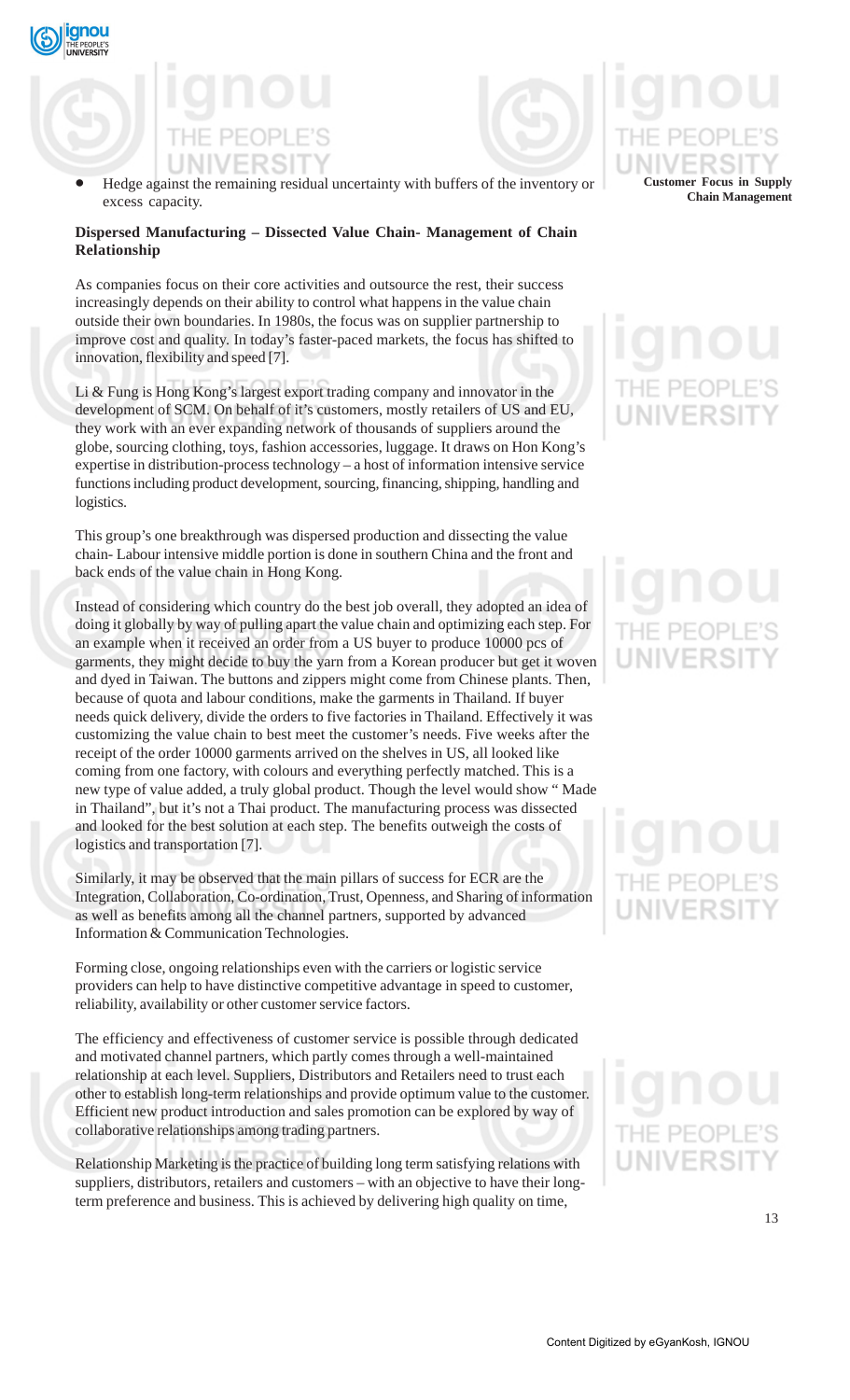

Logistics and SCM : **Overview**

good service and fair prices to other parties over a period of time. It also results in strong economic, technical, and social ties among them and reduce transaction cost and time.

The ultimate outcome could be building a unique company asset called a Marketing Network, consisting of all stakeholders: customers, employees, suppliers, distributors, retailers, advertising agencies, university scientists, transporters and any other service providers. The competition, in future, will be between whole networks- rather than between the companies.

The company's challenge is to reactivate the dissatisfied customer through customer win- back strategies. It is easier to retract lost customers than to find new ones. The cost of attracting a new customer is estimated to be five times the cost of keeping a current customer happy. The emphasis is now shifting from making sales to building relationship. Apart from use of computers, information and communication technologies, fundamental changes in operational relationship are required. High tech without high touch may not provide a long-term differentiator.

## **Strategic Issues**

The strategy of differentiation to satisfy specific customer requirements based on logistics performance/competency is becoming increasingly popular. In the present century, there is a pressing need of clear strategies to be distinctly different and unique, offering something different from their rivals.

Organizations have been rushing to implement the latest ideas on management and struggling to fit all the pieces together: TQM, TPM, Reengineering, Time-based Competition, Benchmarking, Restructuring, Downsizing, Cost Reduction, ERP Implementation and Supply Chain Management.

All these improvements are necessary just to stay in the game. But, that is not sufficient because, if everybody is competing on the same set of variables, then the standard gets higher but no company gets ahead. Therefore, organizations need to create distinctive competitive advantages continuously [3].

 Manufacturers will have to increasingly think in terms of delivering value to customers/end-users, and this will require a complete rethinking in the way a company would need to operate it's supply chain in the future.

## **Activity 3**

"Li and Fung of Hong Kong has been very successful in a complex and competitive business environment by way adopting dispersed manufacturing, dissected value chain and effective management of chain relationship" - do you agree with the statement. How do you implement a similar system for an international book publisher based in Delhi? What are the technological advances that can be useful for this business situation?

.............................................................................................................................

.............................................................................................................................

.............................................................................................................................



1 H H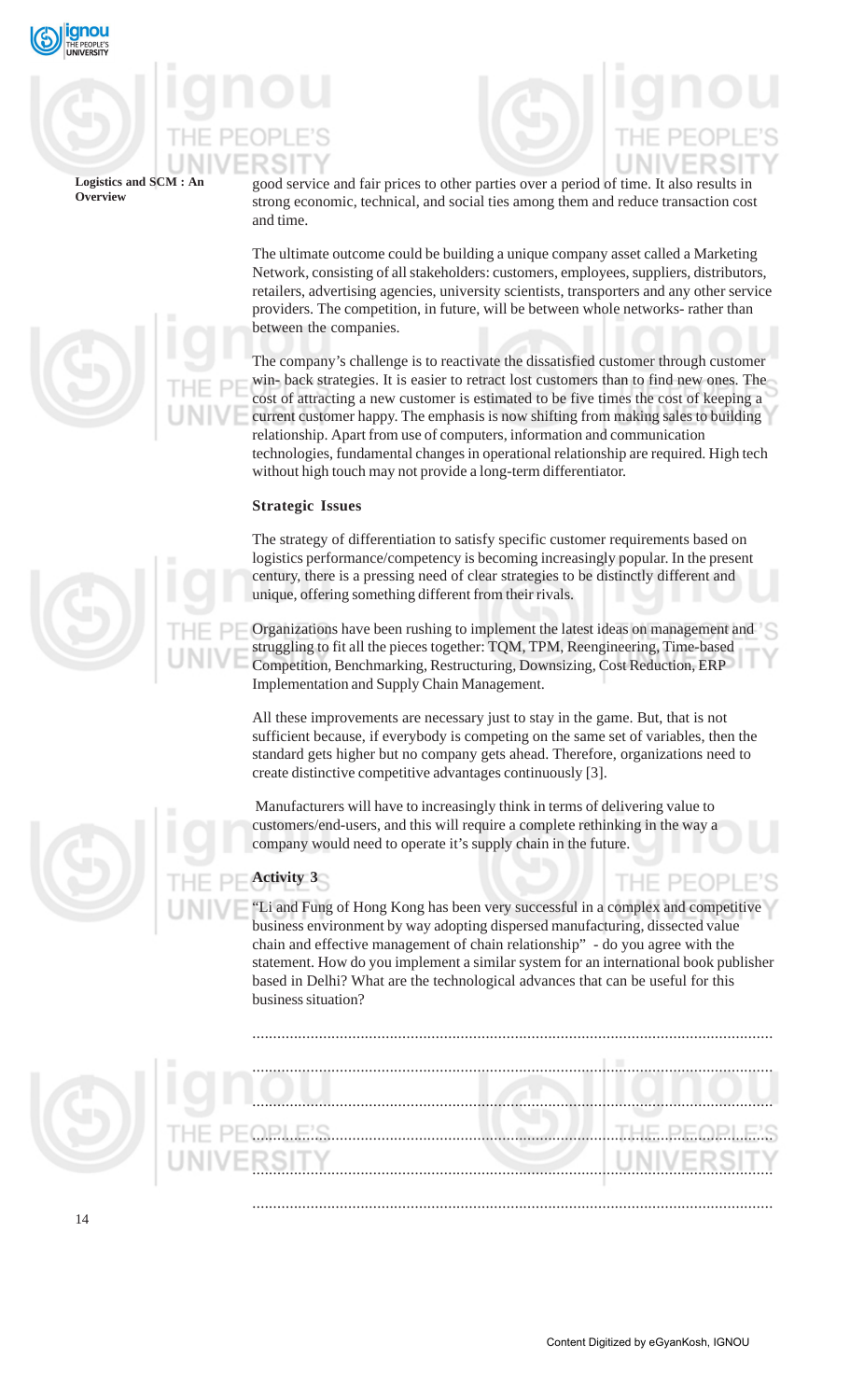



## **3.7 SCM AS A CORE STRATEGIC COMPETENCY**

An effective marketing mix strategy integrates resources for these activities into an effort that maximizes impact on customers. SCM attempts to satisfy time and place utility by ensuring satisfactory performance of timing and location of inventory and other related services, as per customer requirements in a most cost effective manner. SCM competency is a tangible way to attract customers, who value performance on time and place.

One of the successful implementation of SCM as a business strategy was the cooperative alliance of Wal-Mart and Procter & Gamble. Both the firms individually committed to build SCM competency before proceeding with their joint partnership. The inventory availability and customer response time of an organization's service program may vary based on the prevailing market opportunity and competitive situation.

The SC problem is mainly a calendaring game, intimately tied to the time- phased nature of decision-making cycles in the business world. Therefore, one must examine the scope of the decision being made, as well as the authority of the decision maker. Since decisions, made at each of the strategic, tactical and operational levels, differ significantly, the solution procedures embedded in these tools vary. These tools should be configured so that they are fully integrated, which will reduce implementation costs as well time-to-benefit [2].

Managing SC means managing across traditional functional areas in the organization and also interacts with customers and suppliers. The cross -boundary nature of management called for incorporating SC goals and capabilities into the strategic plan of the company and use SC to achieve a sustainable competitive advantage [1].

## **3.8 SUMMARY**

Supply Chain Management competency contributes to an organization's success by providing customers with timely and accurate product delivery. Excellent customer service performance is likely to add value for members of the supply chain. Many organizations have switched over from product focus to customer focus. It is important to clearly understand customer service deliverables when establishing Supply Chain Management strategies. This unit has discussed the customer focus in Supply Chain Management. It had deliberated on the key processes required to enhance customer focus in the supply chain

## **3.9 SELF-ASSESSMENT QUESTIONS**

- 1) How can customer service be improved by proper implementation of SCM?
- 2) What are the fundamental concepts on which customer focused marketing is built on?
- 3) Can you define Basic Customer Service?
- 4) Why SCM became an important managerial issue during 1990s?
- 5) Do you see any difference between a functional and an innovative product? How these differences influence the supply chain design and its performance objectives?

## **Customer Focus in Supply Chain Management**

# **WIVERSI**

15